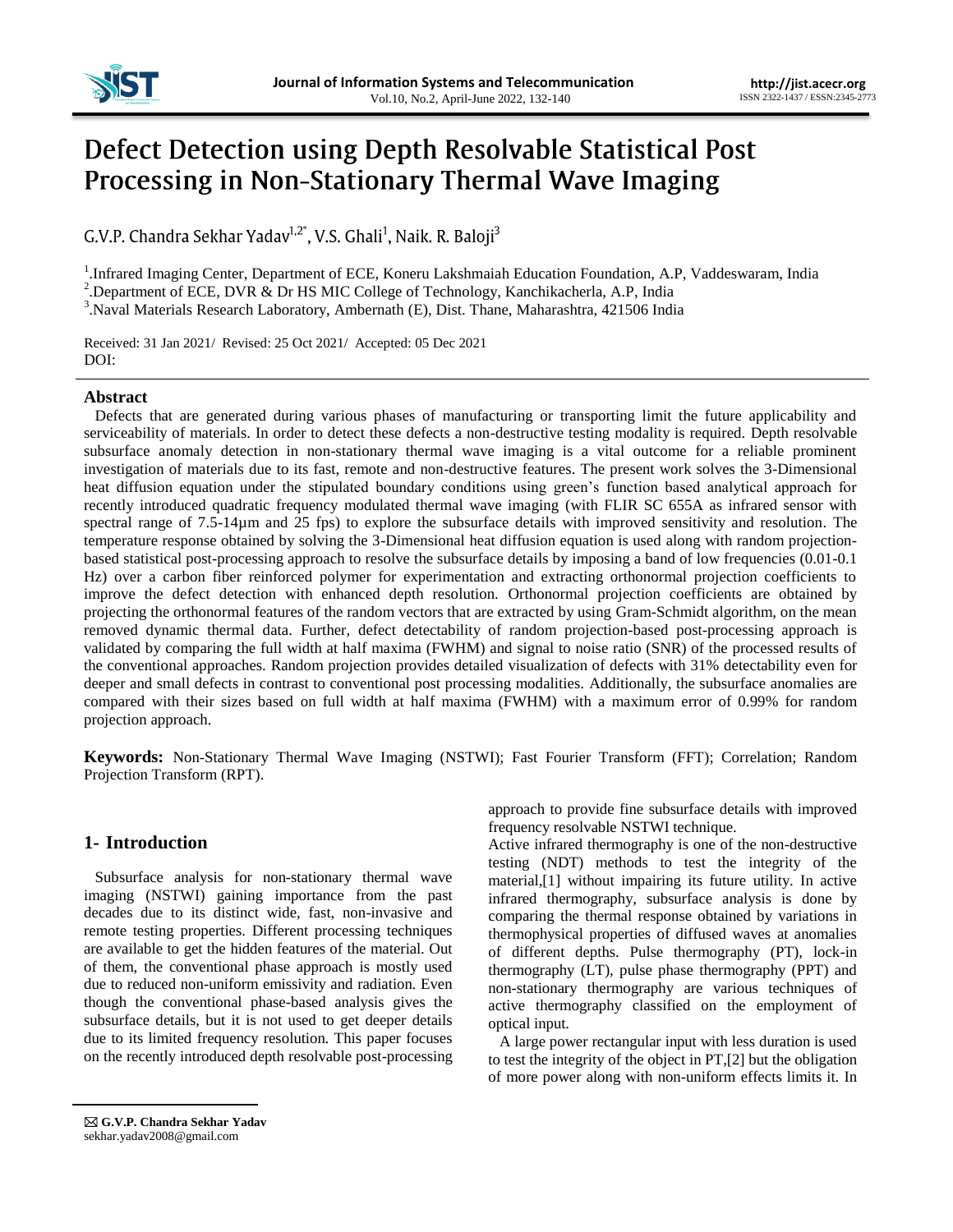LT, a mono frequency continuous sinusoidal stimulus with small peak is used for investigation and phase-based analysis is performed to get the subsurface details. Limited depth resolution with mono frequency input stimulus,[3] causes repetitive experimentation in LT. In PPT, a similar stimulus is applied as in PT and phase analysis is done to get the subsurface details like LT to reduce the nonuniform effects; yet the obligation of more power [4] remained as a constraint of conventional thermographic approaches. Thus, NSTWI is introduced to test the integrity of the object with low power non-stationary stimulus in single experimentation.[5, 6, 7, 8, 9, 10, 11, 12]

In 2006, R. Mulaveesala introduced linear frequency modulated thermal wave imaging (LFMTWI),[5] which uses a low power continuous band of low frequency modulated chirped stimulus to test the object with moderate depth resolution. Later V.S. Ghali introduced its quadratic version called quadratic modulated thermal wave imaging (QFMTWI) in 2012,[6] by imposing a continuous band of low quadratic frequency-modulated chirped stimulus over the object with improved depth resolvable capability.

In the conventional phase approach, a fast fourier transform (FFT) with the orthogonal basis of multiple frequencies is applied on every thermal profile, later their relative phase value is extracted to discriminate,[7] the defective and nondefective regions. Pulse compression (PC) uses a matched filter-based cross-correlation approach and corresponding peak delays,[8, 9] are used to characterize defective and non-defective regions. In the Random projection transform (RPT) approach, high-dimensional data can be subsampled using the Johnson-Lindenstrauss lemma, while maintaining its maximum features by projecting,[10] on a smaller number of orthonormal random basis vectors with less complexity.

This work uses QFMTWI for experimental investigation of carbon fiber reinforced polymer (CFRP). Later, RPT based post-processing technique uses the coefficients of orthonormal projection to discriminate the defective and non-defective regions of the test object. This paper validates the defect detection capability of RPT technique by considering full width at half maxima (FWHM) and signal to noise ratio (SNR) and comparing them with conventional FFT and PC.

## **2- Theory of Thermal Waves**

The temperature response on the surface of the material has been obtained by solving the 3-D heat equation by considering internal heat generation  $Q_m$ . The mathematical model is obtained by using Greens function under the Neumann boundary conditions.[11] Consider 3-D diffusion Eq.  $(1)$ 

$$
\frac{\partial^2 T(x, y, z, t)}{\partial^2 x} + \frac{\partial^2 T(x, y, z, t)}{\partial^2 y} + \frac{\partial^2 T(x, y, z, t)}{\partial^2 z} = \frac{1}{\alpha} \frac{\partial T(x, y, z, t)}{\partial t} + Q_m \tag{1}
$$

Where  $\alpha$  refers the thermal diffusivity of the test specimen. The solution is acquired by resolving the homogeneous section of Eq. (2) using variable separable method and it can be written as

$$
T(x, y, z, t) = X(x)Y(y)Z(z)\Gamma(t)
$$
\n(2)  
\nBy substituting Eq. (2) in Eq. (1)  
\n
$$
\frac{\partial^2 (X(x)Y(y)Z(z)\Gamma(t))}{\partial^2 (X(x)Y(y)Z(z)\Gamma(t))}
$$

$$
\frac{\partial^2 x}{\partial x^2} + \frac{\partial^2 (X(x)Y(y)Z(z)\Gamma(t))}{\partial^2 y} = \frac{1}{2} \frac{\partial X(x)Y(y)Z(z)\Gamma(t)}{\partial^2} \tag{3}
$$

$$
\frac{\partial^2 z}{\partial x^2} \frac{\alpha}{\partial x^2} + \frac{\partial^2 z}{\partial x \partial y^2} \left( \frac{\partial^2 z}{\partial y^2} + \frac{X(x)Z(z)\Gamma(t)\partial^2 Y(y)}{\partial^2 y} \right)
$$

$$
+\frac{X(x)Y(y)\Gamma(t)\partial^2 Z(z)}{\partial^2 z} = \frac{1}{\alpha} \frac{X(x)Y(y)Z(z)\partial \Gamma(t)}{\partial t}
$$
(4)

Divide with  $X(x)Y(y)Z(z)\Gamma(t)$  on both sides

$$
\frac{X^{''}(x)}{X(x)} + \frac{Y^{''}(y)}{Y(y)} + \frac{Z^{''}(z)}{Z(z)} = \frac{1}{\alpha} \frac{\Gamma^{'}(t)}{\Gamma(t)}
$$
(5)

Let

$$
\frac{x^{n}(x)}{X(x)} = -\beta^{2}; \frac{Y^{n}(y)}{Y(y)} = -\gamma^{2}; \frac{Z^{n}(z)}{Z(z)} = -\eta^{2}; \frac{\Gamma^{'}(t)}{\Gamma(t)} = -\lambda^{2}
$$
(6)

Put Eq.  $(6)$  in Eq.  $(5)$ , we get

$$
\lambda^{2} = \alpha(\beta^{2} + \gamma^{2} + \eta^{2})
$$
  
Since the solutions are negative

Since the solutions are negative

$$
X(x) = A_1 \cos \beta x + B_1 \sin \beta x
$$
  
\n
$$
Y(y) = A_2 \cos \gamma y + B_2 \sin \gamma y
$$
  
\n
$$
Z(z) = A_3 \cos \eta z + B_3 \sin \eta z
$$
  
\n
$$
\Gamma(t) = Ce^{-\alpha (\beta^2 + \gamma^2 + \eta^2)t}
$$
\n(8)

Substitute Eq. (8) in Eq. (2)

$$
T(x, y, z, t) = (A_1 \cos \beta x + B_1 \sin \beta x)
$$
  
\n
$$
(A_2 \cos \gamma y + B_2 \sin \gamma y)(A_3 \cos \eta z + B_3 \sin \eta z)
$$
  
\n
$$
Ce^{-\alpha(\beta^2 + \gamma^2 + \eta^2)t}
$$
\n(9)

(9)

Boundary conditions and initial conditions are

$$
-k \frac{\partial T}{\partial x} \Big|_{x=0} = Q_T(t); -k \frac{\partial T}{\partial x} \Big|_{x=a} = 0;
$$
  

$$
-k \frac{\partial T}{\partial y} \Big|_{y=0,b} = 0;
$$
  

$$
-k \frac{\partial T}{\partial z} \Big|_{z=0,c} = 0;
$$
  

$$
T(x, y, z, 0) = T_0;
$$
 (10)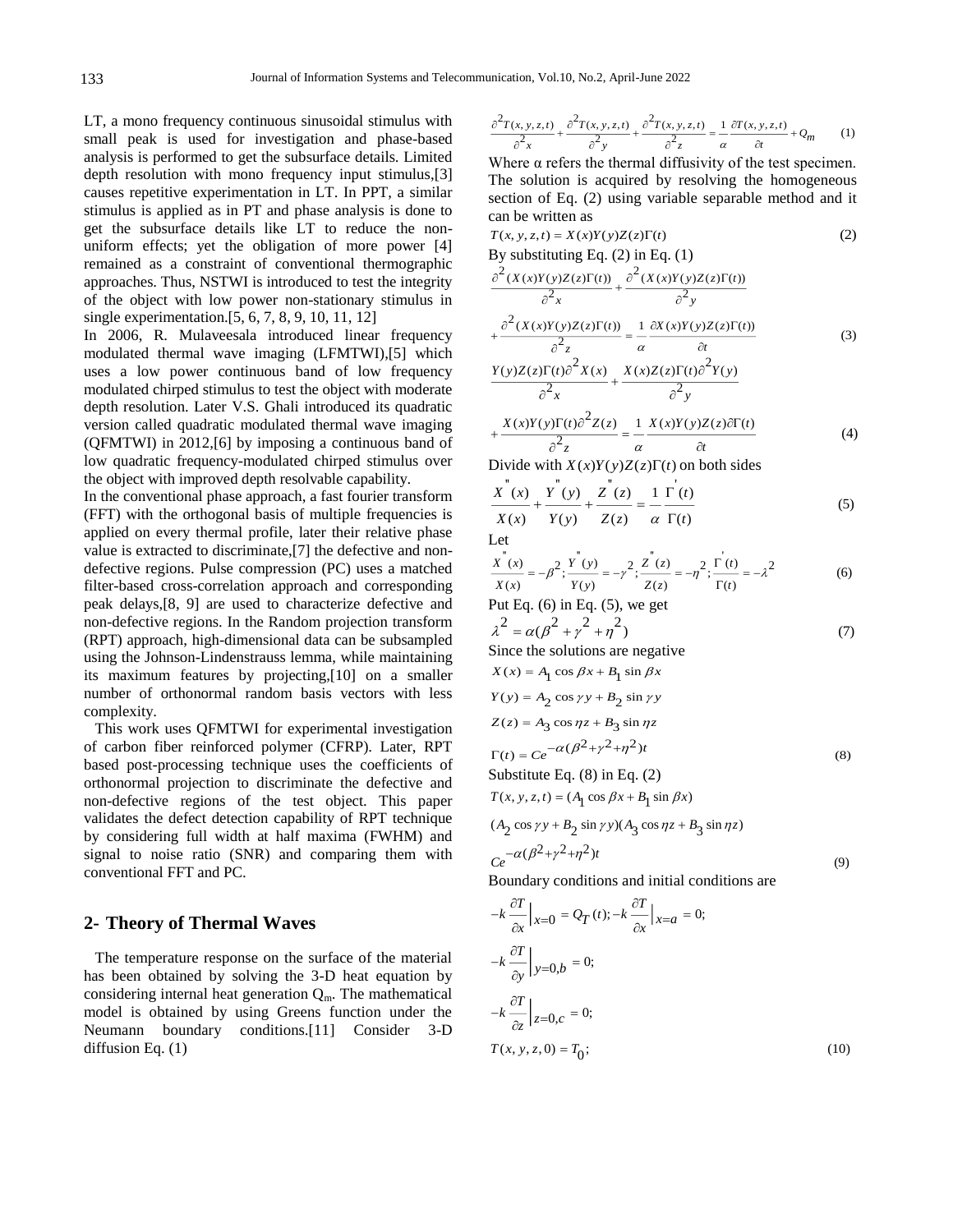Where  $Q_T(t)$  is the combination of DC and QFM chirp signal i.e.,  $Q_T(t)=1+Q(t)$ 

Q(t) is the QFM chirp signal; 1 is the DC added to QFM to overcome the simultaneous heating and cooling phase of

experimentation 
$$
Q_T(t) = Q_0 \left( 1 + e^{j2\pi (f_0 + b_0 t^2)t} \right); x = 0
$$

Where,  $Q_0$  refers constant heat flow,  $f_0$  refers starting frequency and  $b_0$  refers the chirp rate of the incident QFM chirp signal. Fig. 1 represents the DC added QFM chirp signal of 2kw power at 0.01-0.1Hz frequency.

By substituting Eq. (10) in Eq. (9), we get solution for Greens function for Eq. (1) [11]

 $G(x, y, z, t; \varepsilon, \xi, \delta, \tau) =$ 

$$
\frac{R_1 R_2 R_3}{abc} \sum_{m=0}^{\infty} \sum_{n=0}^{\infty} \sum_{p=0}^{\infty} \cos \beta_m x \cos \beta_m \varepsilon
$$

 $\cos\gamma_n y \cos\gamma_n \xi \cos\eta_p z \cos\eta_p \delta$ 

$$
e^{-\alpha(\beta_{m}^{2} + \gamma_{n}^{2} + \eta_{p}^{2})(t-\tau)}
$$
\n
$$
\beta_{m} = \frac{m\pi}{a}; m = 0, 1, 2 \dots \infty
$$
\n
$$
\gamma_{n} = \frac{n\pi}{b}; n = 0, 1, 2 \dots \infty
$$
\n(11)

Where 
$$
\eta_p = \frac{p\pi}{c}; p = 0, 1, 2... \infty
$$

$$
R_1 = \begin{cases} 1; m=0\\ 2; m=1, 2... \infty \end{cases}
$$

$$
R_2 = \begin{cases} 1; n=0\\ 2; n=1, 2... \infty \end{cases}
$$

$$
R_3 = \begin{cases} 1; p=0\\ 2; p=1, 2... \infty \end{cases}
$$

In terms of Greens function the solution for Eq. (1) which refers non-homogeneous heat diffusion is given as

$$
\alpha \t\t\begin{array}{l}\n\alpha \t\t\begin{array}{l}\n\alpha \t\t\end{array} & \begin{array}{l}\n\alpha \t\t\end{array} & \begin{array}{l}\n\alpha \end{array} & \begin{array}{l}\n\alpha \end{array} & \begin{array}{l}\n\alpha \end{array} & \begin{array}{l}\n\alpha \end{array} & \begin{array}{l}\n\alpha \end{array} & \begin{array}{l}\n\alpha \end{array} & \begin{array}{l}\n\alpha \end{array} & \begin{array}{l}\n\alpha \end{array} & \begin{array}{l}\n\alpha \end{array} & \begin{array}{l}\n\alpha \end{array} & \begin{array}{l}\n\alpha \end{array} & \begin{array}{l}\n\alpha \end{array} & \begin{array}{l}\n\alpha \end{array} & \begin{array}{l}\n\alpha \end{array} & \begin{array}{l}\n\alpha \end{array} & \begin{array}{l}\n\alpha \end{array} & \begin{array}{l}\n\alpha \end{array} & \begin{array}{l}\n\alpha \end{array} & \begin{array}{l}\n\alpha \end{array} & \begin{array}{l}\n\alpha \end{array} & \begin{array}{l}\n\alpha \end{array} & \begin{array}{l}\n\alpha \end{array} & \begin{array}{l}\n\alpha \end{array} & \begin{array}{l}\n\alpha \end{array} & \begin{array}{l}\n\alpha \end{array} & \begin{array}{l}\n\alpha \end{array} & \begin{array}{l}\n\alpha \end{array} & \begin{array}{l}\n\alpha \end{array} & \begin{array}{l}\n\alpha \end{array} & \begin{array}{l}\n\alpha \end{array} & \begin{array}{l}\n\alpha \end{array} & \begin{array}{l}\n\alpha \end{array} & \begin{array}{l}\n\alpha \end{array} & \begin{array}{l}\n\alpha \end{array} & \begin{array}{l}\n\alpha \end{array} & \begin{array}{l}\n\alpha \end{array} & \begin{array}{l}\n\alpha \end{array} & \begin{array}{l}\n\alpha \end{array} & \begin{array}{l}\n\alpha \end{array} &
$$

$$
\alpha t \, ab \, c
$$
\n
$$
= \iiint_{k}^{R} \iint_{\Omega} Q_{m}G(x, y, z, t; \varepsilon, \xi, \delta, \tau) d\delta d\xi d\varepsilon d\tau
$$
\n
$$
= \iint_{\Omega} \iint_{\Omega} G(x, y, z, t; 0, \xi, \delta, \tau) \frac{\partial T(0, \xi, \delta, \tau)}{\partial x} d\delta d\xi d\tau
$$
\n
$$
T(x, y, z, t) = \n\begin{array}{c}\n000 \\
\text{if } b \, c \\
-\alpha \iiint_{\Omega} G(x, y, z, t; a, \xi, \delta, \tau) \frac{\partial T(a, \xi, \delta, \tau)}{\partial x} d\delta d\xi d \\
000 \\
abc \\
\text{if } f \in \mathcal{F}, \xi, \delta, 0, G(x, y, z, t; \varepsilon, \xi, \delta, 0) d\delta d\xi d\varepsilon\n\end{array} (13)
$$

Apply the boundary conditions and initial conditions from Eq.  $(10)$  to above Eq.  $(13)$ , we get

$$
\alpha \, t \, ab \, c
$$
\n
$$
- \iiint_{k} 0 \, 00 \, 0
$$
\n
$$
T(x, y, z, t) = -\frac{\alpha}{\mu} \iint_{0}^{t} G(x, y, z, t; \varepsilon, \xi, \delta, \tau) d\delta d\xi d\varepsilon
$$
\n
$$
T(x, y, z, t) = -\frac{\alpha}{\mu} \iint_{0}^{t} G(x, y, z, t; 0, \xi, \delta, \tau) Q_{T}(\tau) d\delta d\xi d\tau
$$
\n
$$
+ \iiint_{0}^{t} T(\varepsilon, \xi, \delta, 0) G(x, y, z, t; \varepsilon, \xi, \delta, 0) d\delta d\xi d \quad (14)
$$

In the case of experimentation  $Q_T(t)$  is considered as the combination of DC and QFM chirp signal to overcome the simultaneous heating and cooling process.

After the experimentation while doing the qualitative analysis, DC response was removed as it doesn't contain any information.

Hence the final temperature equation can be obtained from Eq. (14) is

$$
T(x, y, z, t) = -\frac{\alpha}{k} \int_{0}^{t} \int_{0}^{L} G(x, y, z, t; 0, \xi, \delta, \tau) Q(\tau) d\delta d\xi d\tau
$$
 (15)

By substituting Greens function from Eq. (11) the above Eq. (15) can be written as

$$
T(x, y, z, t) = -\frac{\alpha}{k} \int_{R}^{t} \int_{0}^{L} \frac{R_{1}R_{2}R_{3}}{abc}
$$
  

$$
\sum_{m=0}^{\infty} \sum_{n=0}^{\infty} \sum_{p=0}^{\infty} \cos \beta_{m} x \cos \gamma_{n} y \cos \gamma_{n} \xi
$$

$$
\cos \eta_p z \cos \eta_p \delta e^{-\alpha (pm + n + r)p / (1 - r)} Q(\tau) d\delta d\xi d\tau \qquad (16)
$$

$$
T(x, y, z, t) = -\frac{\alpha}{k} \int_{0}^{t} \frac{R_1}{a} \sum_{m=0}^{\infty} \cos \beta_m x e^{-\alpha (\beta_m^2)(t-\tau)} Q(\tau) d\tau
$$
 (17)

$$
T(x, y, z, t) = -\frac{\alpha}{ka} \int_{0}^{t} \left( 1 + 2 \sum_{m=1}^{\infty} \cos \beta_m x e^{-\alpha (\beta_m^2)(t-\tau)} \right) Q(\tau) d\tau
$$
 (18)

By considering m=0 and 1 and neglecting higher order m values because

 $\cos \beta_m x = 1; m = 0, 1, 2, 3...$  for  $a = 0.005 m$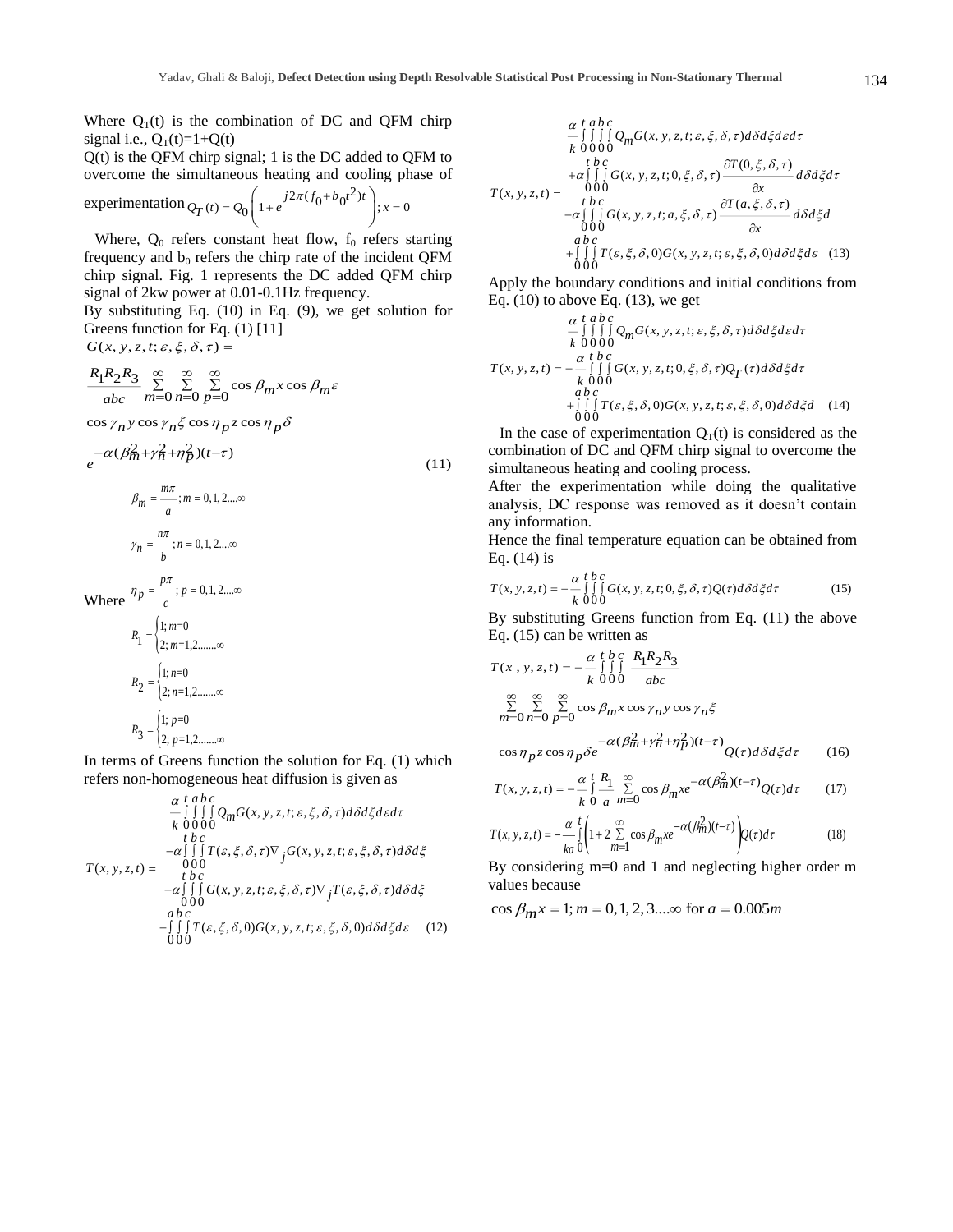

On the application of Laplace transform, we get

$$
T(X,Y,Z,s) = -\frac{\alpha}{ka} \frac{Q(s)}{s} + \frac{2\alpha \cos \beta_m x}{ka} \int_{0}^{t} \left( \sum_{m=1}^{\infty} e^{-\alpha (\beta_m^2)(t-\tau)} \right) Q(\tau) d\tau
$$

$$
T(X,Y,Z,s) = -\frac{\alpha}{ka} \frac{Q(s)}{s} + \frac{2\alpha \cos \left( \frac{\pi}{a} x \right)}{ka} \int_{0}^{\infty} e^{-\alpha (\frac{\pi}{a^2})(t-\tau)} Q(\tau) d\tau
$$

$$
T(X,Y,Z,s) = -\frac{\alpha}{ka} \frac{Q(s)}{s} + \frac{2\alpha \cos \left( \frac{\pi}{a} x \right)}{ka} e^{-\frac{\alpha \pi^2 t}{a^2}} Q\left(s - \frac{\alpha \pi^2}{a^2}\right)
$$

$$
T(X,Y,Z,s) = -\frac{\alpha}{ka} \frac{Q(s)}{s} + \frac{2\alpha \cos \left( \frac{\pi}{a} x \right)}{ka} \frac{e^{-\alpha \frac{\pi^2 t}{a^2}} Q\left(s - \frac{\alpha \pi^2}{a^2}\right)}{s}
$$
(19)

Where  $Q(s)$  refers the Laplace transform of  $Q(t)$  at  $x=0$ ,  $\alpha$  is thermal diffusivity of the test sample, k refers the thermal conductivity of the material and a is the length in x-direction respectively. Further, the obtained thermal response is analyzed by different processing algorithms to get the detail visualization.

#### **3- Experimentation**

Experimentation was conducted on CFRP sample to validate the proposed RPT technique. Fig. 2 represents the layout of CFRP sample used for testing.

Experimental CFRP specimen of dimensions 24x24x0.5cm with 36 artificially created circular back-holes with various sizes located at various depths (Fig. 2) is energized with a quadratic modulated chirped stimulus for a 0.01-0.1Hz band of low frequencies (Fig. 1) for duration of 100s. The experimental setup shown in Fig. 3 is explained as follows: the experimental side of the object to be tested is placed opposite to the IR camera, the input excitation is applied over the object with a set of halogen lamps placed opposite to the test object [11] and the entire set up is controlled by using a control unit, an IR camera is used to capture the thermal perturbations of the test object simultaneously and later exported to processing unit for further subsurface analysis.



Fig. 1 Schematic of incident quadratic frequency-modulated heat flux of 2kw power at 0.01-0.1Hz frequency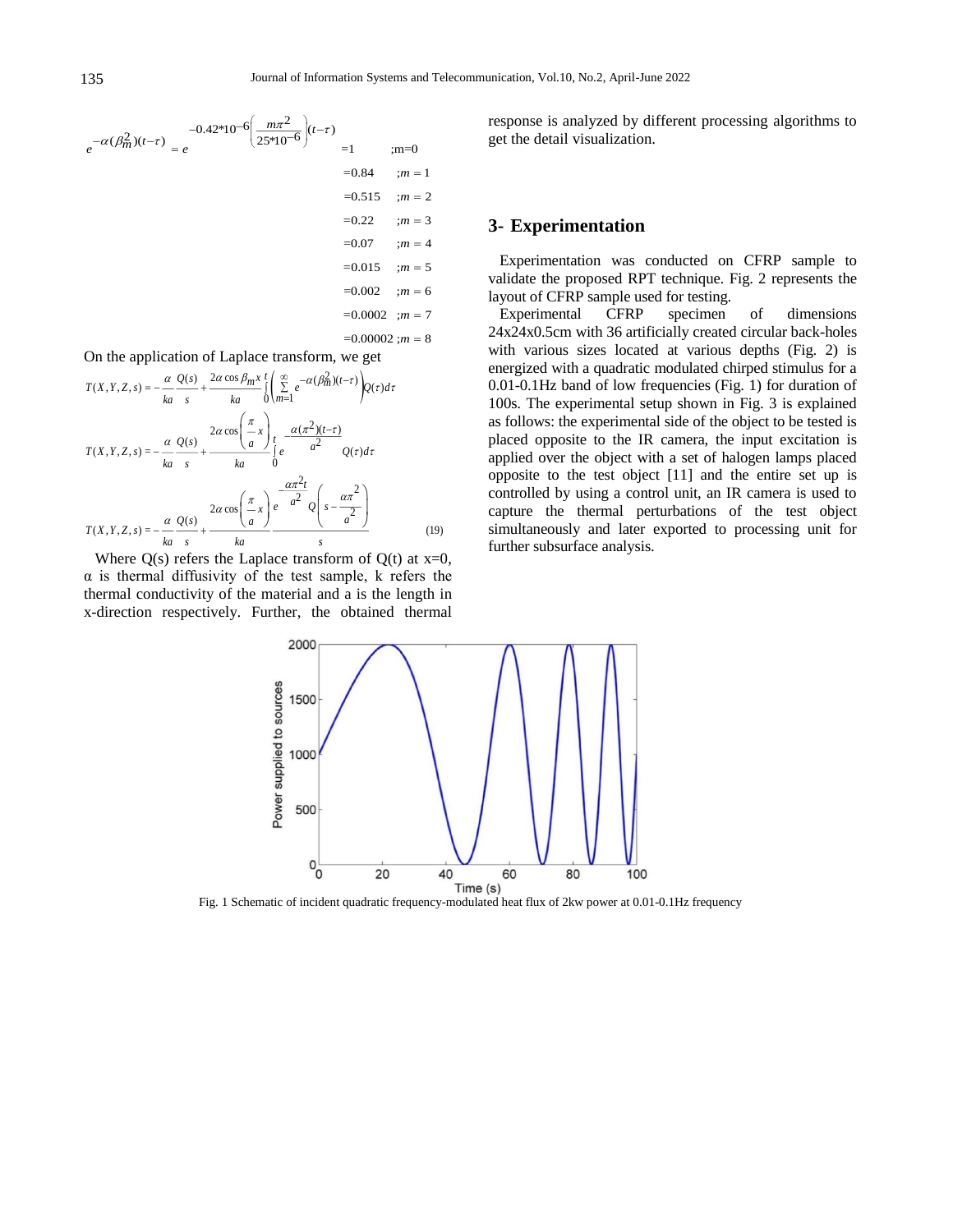

## **4- Results and Discussions**

The captured thermal response using IR camera consists of both static, dynamic responses [12] by considering DC in the input excitation (Fig. 1). The static response doesn't contain any information regarding subsurface details; it must be pre-processed before processing through various processing algorithms [13]. Hence the static response was removed by using a suitable linear fitting algorithm; the mean removed dynamic response is processed using FFT, PC and RPT techniques to get detailed visualization of subsurface layers is shown in Fig. 4.

## **4-1- FFT**

FFT is the widely used conventional post-processing technique [14, 15] for defect characterization in NSTWI. In this, FFT is applied over each profile as in Eq. (20) of mean removed dynamic thermal response and corresponding phase value is extracted using Eq. (21) and placed in their respective locations [16] to construct the phase grams.

$$
F(w) = \sum_{n=0}^{N-1} f(n) e^{jwn}
$$
 (20)

$$
\phi_{FFT} = \tan^{-1} \left( \frac{\text{Im}(F(nw))}{\text{Re}(F(nw))} \right)
$$
 (21)

Further phase contrast is calculated to characterize [17] the defective and non-defective regions.

#### **4-2- PC**

PC is the correlation based matched filter technique, which cross-correlates the referenced non-defective thermal profile with each profile of the mean removed thermal response [18, 19, 20] using Eq. (22). The corresponding normalized correlation coefficients are placed accordingly to construct correlation images.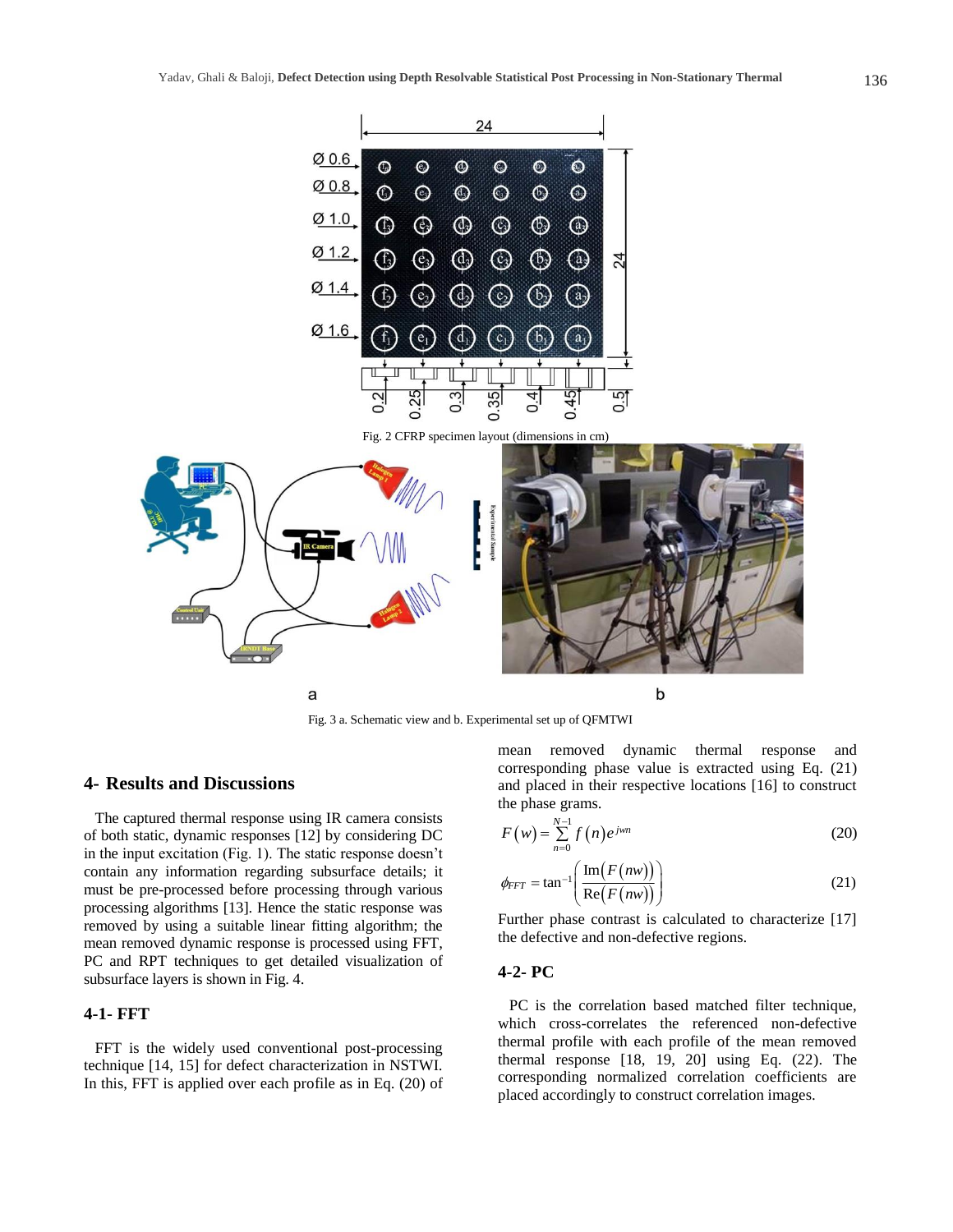$$
g(\tau) = \int_{-\infty}^{+\infty} s(t)h(t+\tau)dt
$$
 (22)

Normalized correlation contrast discriminates defective and non-defective regions. Normalized peak delays between the reference correlation profile with defective profiles are used [21] to characterize the subsurface details. Fig. 5 shows the normalized correlation peak delays of reference compressed profile and defective compressed profiles of 1.6cm diameter (defects  $a_1$  to  $f_1$ ) and corresponding peak delay vs. depth plot. The decreased normalized correlation peak delay value from deeper defect  $(f_1)$  to shallowest defect  $(a_1)$  discriminates the depth of the defects.

## **4-3- RPT**

In RPT, the orthonormal features of the random vectors are extracted by using the Gram-Schmidt algorithm and later the mean removed dynamic thermal profiles are projected on these vectors to get the normalized random projection coefficients [22]. The random vectors in the orthonormal basis are generated by extracting Eq. (23)

$$
V_1 = \frac{f_1[n]}{|f_1[n]|}; V_2 = f_2[n] - (V_1^T f_2[n])V_1
$$
\n(23)

The entire procedure is repeated for each random vector and then mean removed dynamic thermal profiles are projected on them. In this, the three-dimensional mean removed dynamic thermal data is converted into two-dimensional data and later this two-dimensional dynamic data is projected on the random vectors generated by using the Gram-Schmidt algorithm [23]. Further, the random projected coefficients are used to discriminate the anomalies and rearranged to get the random projected images.



Fig. 4 Processed results of CFRP sample for QFMTWI a. FFT phase at 0.05Hz, b. Correlation image at 7.8s and c. Random projection image at 4<sup>th</sup> component



Fig. 5 a. Enlarged (of inset) normalized correlation peak delays of reference and defective profiles of 1.6cm diameter and b. Corresponding peak delay vs. depth of the defect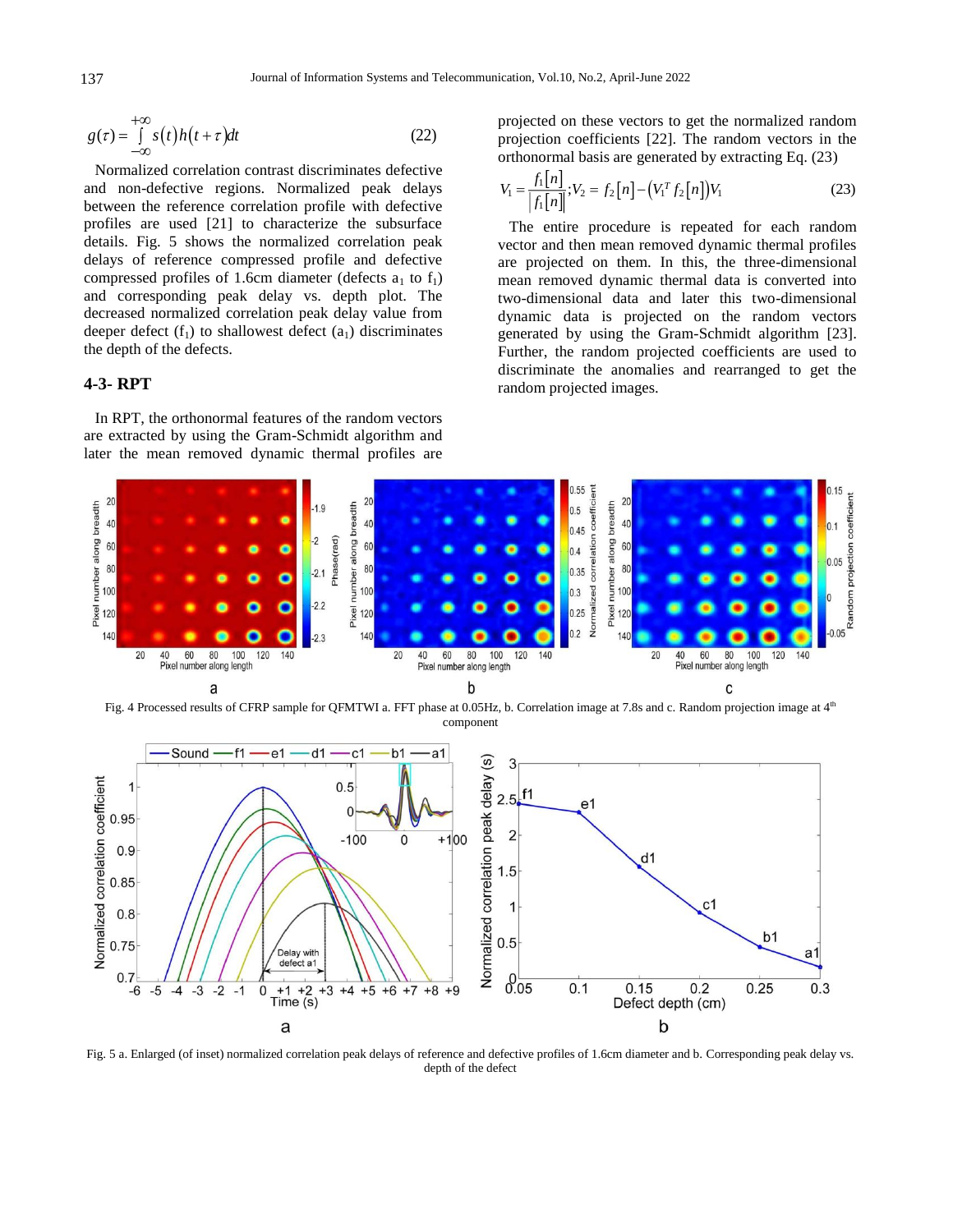#### **4-4- SNR**

Defect detectability of the processing method is explained by estimating SNR [24, 25] using Eq. (24)

$$
SNR = 20\log\left(\frac{\mu_{defective} - \mu_{non-defective}}{\sigma_{non-defective}}\right)
$$
 (24)

Fig. 6 compares the SNR of each defect of the RPT approach with the conventional FFT and PC based approaches. From Fig. 6, it shows that the RPT based post-processing approach detects the defects better than conventional approaches in terms of SNR.

## **4-5- FWHM**

The qualitative subsurface analysis is done by estimating the size of defects, for this a widely used thermographic performance metric [26] FWHM is computed and estimated defect diameters are shown in the following table 1. Table 1 compares the actual

diameter of the defects with estimated FWHM for processed results and its corresponding error values. RPT based post-processing approach gives the nearest diameters of the defects than the conventional approaches.

The result analysis authenticates, that the proposed RPT based statistical approach through 3D green's function analytical analysis detects the deeper and smaller defects with improved sensitivity and resolution by making use of randomly generated orthonormal vectors to discriminate the defective area with sound area and it is validated experimentally for CFRP sample using QFMTWI. To support this SNR and FWHM are calculated and compared with conventional signal processing approaches.



## **5- Conclusions**

The defect detection capability of QFMTWI through enhanced depth resolution was explored by experimenting with CFRP sample. The projection of randomly generated orthonormal vectors on the thermal response discriminates the deeper and smaller defects with fine contrast. RPT based post-processing technique is validated by comparing the processed results of RPT with conventional FFT and PC based post-processing approaches in terms of SNR and FWHM. The obtained results are evident for the estimation of defect sizing by applying full width at half maxima with an error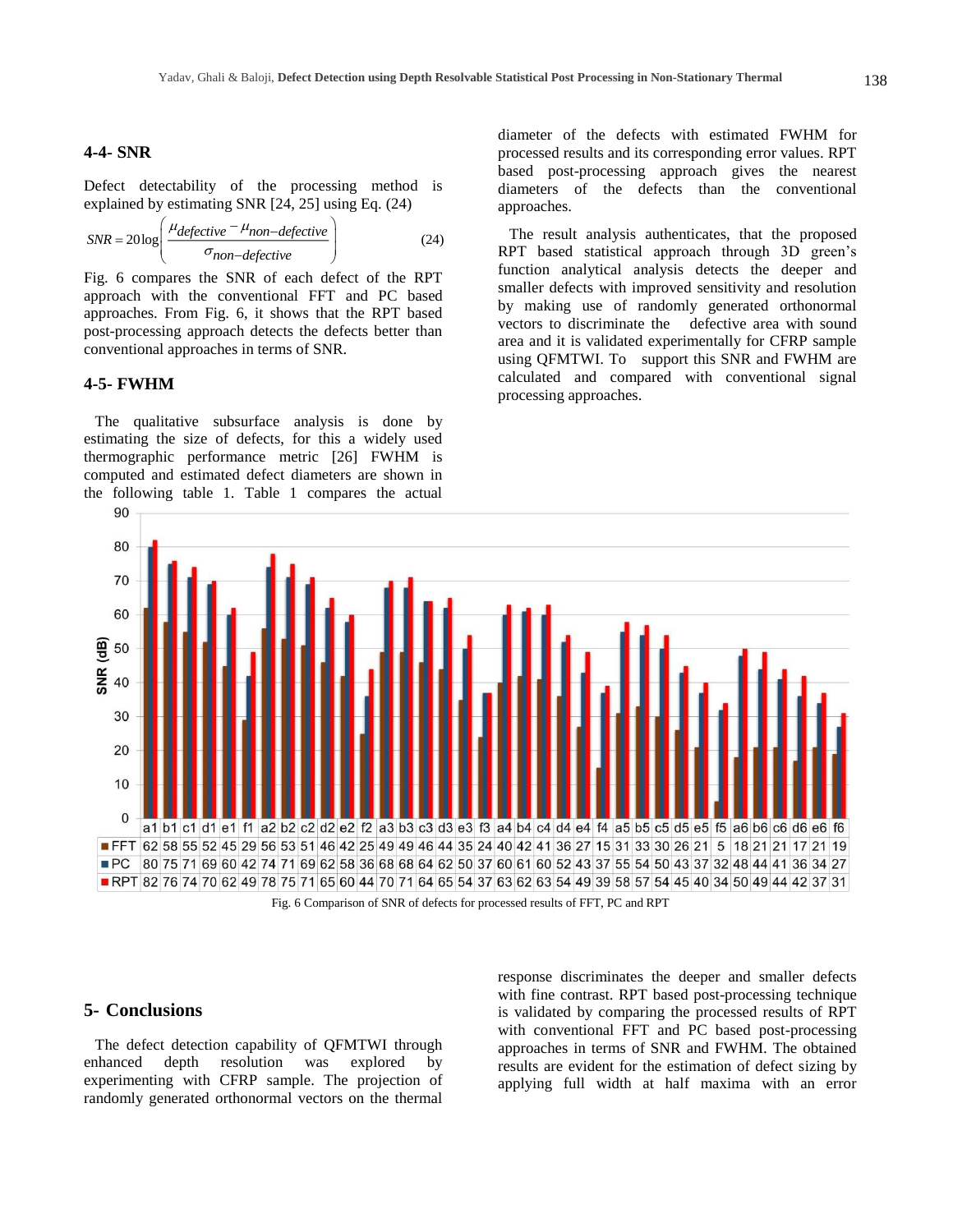percentage of 0.99% for deeper and smaller defects. SNR is also considered to further validate the potentiality of detecting the defects and it is measured as minimum of 31dB. Based on the above validation parameters the analysis dependent on RPT technique holds by experimentation is achieved with enhanced detectability, estimation of defect size & evaluation of the subsurface anomalies qualitatively by employing 3D green's function based analytical approach using QFMTWI.

#### **Acknowledgments**

This work was partially supported by Naval Research Board, India grant no: NRB-423/MAT/18-19 and FIST sponsored ECE Department under grant no. SR/FST/ET-II/2019/450.

| <b>Tuble 1.</b> Comparison of F (Tritter of defects of the not column for processed results of FF F phase, FC and RF F |                         |                     |            |      |            |            |            |
|------------------------------------------------------------------------------------------------------------------------|-------------------------|---------------------|------------|------|------------|------------|------------|
| <b>Defect</b>                                                                                                          | Actual defect size (cm) | Estimated size (cm) |            |      |            |            |            |
|                                                                                                                        |                         | <b>FFT</b> phase    | % of error | PC   | % of error | <b>RPT</b> | % of error |
| a <sub>1</sub>                                                                                                         | 1.6                     | 1.47                | 8.84       | 1.48 | 8.11       | 1.605      | 0.31       |
| a <sub>2</sub>                                                                                                         | 1.4                     | 1.45                | 3.45       | 1.43 | 2.10       | 1.41       | 0.71       |
| a <sub>3</sub>                                                                                                         | 1.2                     | 1.09                | 10.09      | 1.14 | 5.26       | 1.195      | 0.42       |
| $a_4$                                                                                                                  | 1.0                     | 0.95                | 5.26       | 0.96 | 4.17       | 1.01       | 0.99       |
| a <sub>5</sub>                                                                                                         | 0.8                     | 0.71                | 12.68      | 0.73 | 9.59       | 0.805      | 0.62       |
| $a_6$                                                                                                                  | 0.6                     | 0.46                | 30.43      | 0.51 | 17.65      | 0.596      | 0.67       |
|                                                                                                                        |                         |                     |            |      |            |            |            |

**Table 1:** Comparison of FWHM of defects of the last column for processed results of FFT phase, PC and RPT

## **References**

- [1] X. Maldague, Theory and practice of infrared technology for nondestructive testing, New York: Wiley, 2001.
- [2] H. Benítez, C. Ibarra-Castanedo, A. Bendada, X. Maldague, H. Loaiza, and E. Caicedo, "Definition of a new thermal contrast and pulse correction for defect quantification in pulsed thermography", Infrared Physics & Technology, Vol. 51, No. 3, 2008, pp. 160-167.
- [3] A. Castelo, A. Mendioroz, R. Celorrio, and A. Salazar, "Optimizing the Inversion Protocol to Determine the Geometry of Vertical Cracks from Lock-in Vibrothermography", Journal of Nondestructive Evaluation, Vol. 36, No. 1, 2016.
- [4] C. Ibarra-Castanedo, N. Avdelidis, and X. Maldague, "Quantitative pulsed phase thermography applied to steel plates", Thermosense XXVII, 2005.
- [5] R. Mulaveesala, and S. Tuli, "Theory of frequency modulated thermal wave imaging for nondestructive subsurface defect detection", Applied Physics Letters, Vol. 89, No. 19, 2006, p. 191913.
- [6] G. V. Subbarao, and R. Mulaveesala, "Quadratic Frequency Modulated Thermal Wave Imaging for Non-Destructive Testing", Progress In Electromagnetics Research M, Vol. 26, 2012, pp. 11-22.
- [7] B. Suresh, S. Subhani, A. Vijayalakshmi, V. Vardhan, and V. S. Ghali, "Chirp Z transform based enhanced frequency resolution for depth resolvable non stationary thermal wave imaging", Review of Scientific Instruments, Vol. 88, No. 1, 2017, p. 014901.
- [8] A. Sharma, R. Mulaveesala, and V. Arora, "Novel Analytical Approach for Estimation of Thermal Diffusivity and Effusivity for Detection of Osteoporosis", IEEE Sens. J., Vol.20, No. 11, 2020, pp. 6046–6054.
- [9] V. S. Ghali, S. Panda, and R. Mulaveesala, "Barker coded thermal wave imaging for defect detection in carbon fibrereinforced plastics", Insight - Non-Destructive Testing and Condition Monitoring, Vol. 53, No. 11, 2011, pp. 621-624.
- [10] B. Suresh, S. Subhani, V. S. Ghali, and R. Mulaveesala, "Subsurface detail fusion for anomaly detection in nonstationary thermal wave imaging", Insight - Non-Destructive Testing and Condition Monitoring, Vol. 59, No. 10, 2017, pp. 553-558.
- [11] G.V.P. Chandra Sekhar Yadav, V. S. Ghali, B. Sonali Reddy, B. Omprakash, and Ch. Chaitanya Reddy, "Greens Function Based Analytical Model for Enhanced Defect Detection Using Depth Resolvable Non-Stationary Thermal Wave Imaging", Journal of Green Engineering, Vol. 10, No. 12, 2020, pp. 12933-12947.
- [12] S. Subhani, and V. S. Ghali, "Measurement of thermal diffusivity of fiber reinforced polymers using quadratic frequency modulated thermal wave imaging", Infrared Physics & Technology, Vol. 99, 2019, pp. 187-192.